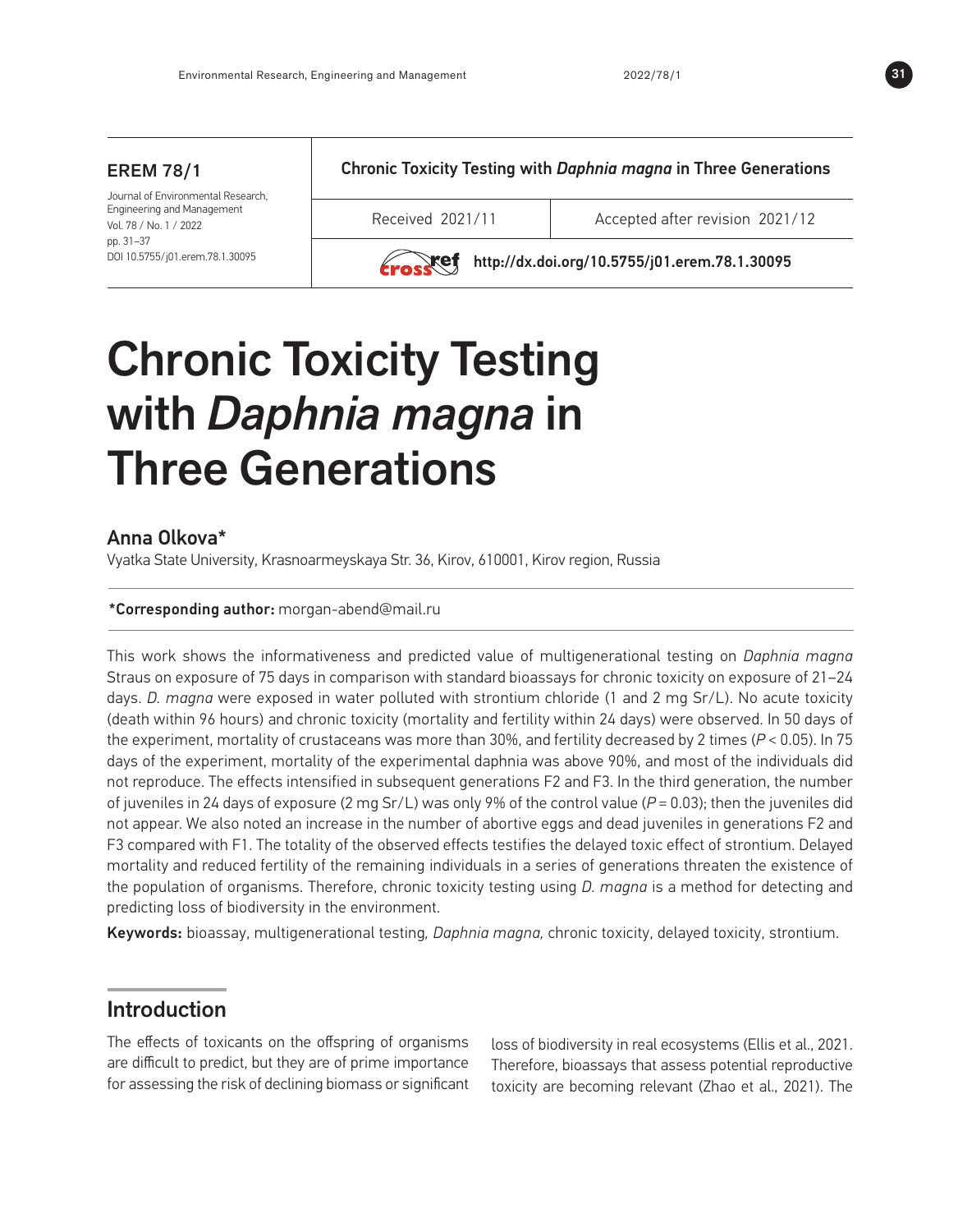environmental and social significance of such research increases with the start of the use of nanomaterials, the latest generation of pesticides, and new medicinal drugs (Ismail et al., 2018; Li and Liu, 2019).

Bioassay methods are very varied today. They allow taking into account the biochemical, physiological, morphological and behavioural responses of test-organisms (Reifferscheid and Buchinger, 2017; Olkova, 2018). To assess chronic effects, scientists use bacteria (Zhang et al., 2020), frogs (Zhao et al., 2021), freshwater and marine crustaceans, molluscs (Jonczyk and Gilron, 2005; Saili et al., 2021), fish (Dionne et al., 2021), rats and mice (Matsumoto et al., 2021).

Among Cladocerans that are used for bioassay, *Daphnia magna* Straus is the most widespread. This type of daphnia is recommended for assessment of pre-lethal, acute and chronic effects of aquatic environments and toxicants by many international and national methods (EPS, 1996; OECD, 2004; FR, 2007; ISO, 2012). *D. magna* has the following benefits for chronic multi-generational bioassay (Olkova, 2017):

- **\_** convenience and relative ease of cultivation, including keeping the culture in clean water, daily separation of juveniles from adult females, feeding;
- **\_** the use of genetically homogeneous juveniles in bioassays, which is ensured by parthenogenetic reproduction and maintenance of a synchronized model population, which is considered to be a group of individuals at the same stage of development;
- **\_** quick maturation of crustaceans: at optimal temperature (+20  $\pm$  2°C) and good nutrition the first juveniles appear on days 5–8 of life; the duration of embryonic development is 3–4 days;
- **\_** regular (every 3–4 days) and numerous appearance of juveniles (the number of juveniles in young females is 10–15; in mature females, it is up to 40 individuals);
- **\_** high enough level of organization (existence of the circulatory and nervous systems is especially important), which makes it possible to extrapolate toxicological results to other multicellular representatives of ecosystems and even humans;
- **\_** large sizes of individuals, making it possible to conduct visual observations of many responses without the use of special measuring instruments;
- **\_** sensitivity of daphnia to a wide range of pollutants;
- **\_** elative simplicity of the experiment.

The standard duration of determination of chronic toxic effects by inhibition of fertility of *D. magna* is 21 days according to international protocols (Jonczyk and Gilron 2005) and 24 days according to the Russian bioassay protocol (FR, 2007). However, this duration of experiments allows assessing the effect only on mortality of the first experimental generation (F1) and fertility of F1 individuals (the number of F2). In this work, we aim to show the informativeness and predicted value of multigenerational testing on *D. magna* in model experiments with water pollution with non-radioactive strontium (Sr<sup>2+</sup>).

## **Methods**

#### Modeling water pollution with strontium

The model tested environment was groundwater from an artesian well, into which we added strontium chloride SrCl<sub>2</sub>∙6H<sub>2</sub>O equal to 1 mg/dm<sup>3</sup> and 2  $mg/dm^3$  (based on the Sr<sup>2+</sup>ion). According to Russian standards, these additives correspond to 2.5 and 5 maximum permissible concentrations established for fishery reservoirs. Non-radioactive strontium is a low-toxic element, but its long-term effects are not well understood. Non-radioactive strontium is a companion of calcium; therefore, its pollution of natural waters is observed near gypsum-bearing deposits, dolomites and limestones. It can be leached from raw materials and wastes from chemical industries, contributing to complex pollution of industrial areas (Pathak and Gupta, 2020). The negative effect of strontium on the human body has been proven (Huang et al., 2020). There is information about its toxic effect on plants, in particular, blocking the K<sup>+</sup>-channels of root cells, changing the processes of Ca and K transport to leaves, and a decrease in chlorophyll fluorescence (Ivashkina and Sokolov, 2006; Burger et al., 2019).

The control was water without additives. Preliminarily we determined that the used water does not contain harmful impurities (metals Fe, Cu, Cd, Pb, Zn, Ni, pesticides hexachlorane, dichlorodiphenyltrichloroethane, hexachlorobenzene, hexachlorine) and corresponds to drinking-quality waters in terms of Na<sup>+</sup>, K<sup>+</sup>, Ca<sup>2+</sup>,  $Mg^{2+}$ , Cl<sup>-</sup>, NO<sub>3</sub><sup>-</sup>, NO<sub>2</sub><sup>-</sup>, SO<sub>4</sub><sup>-</sup> ion content (GD, 2007; FR, 2008a; FR, 2008b; PND F, 2009; PND F, 2010).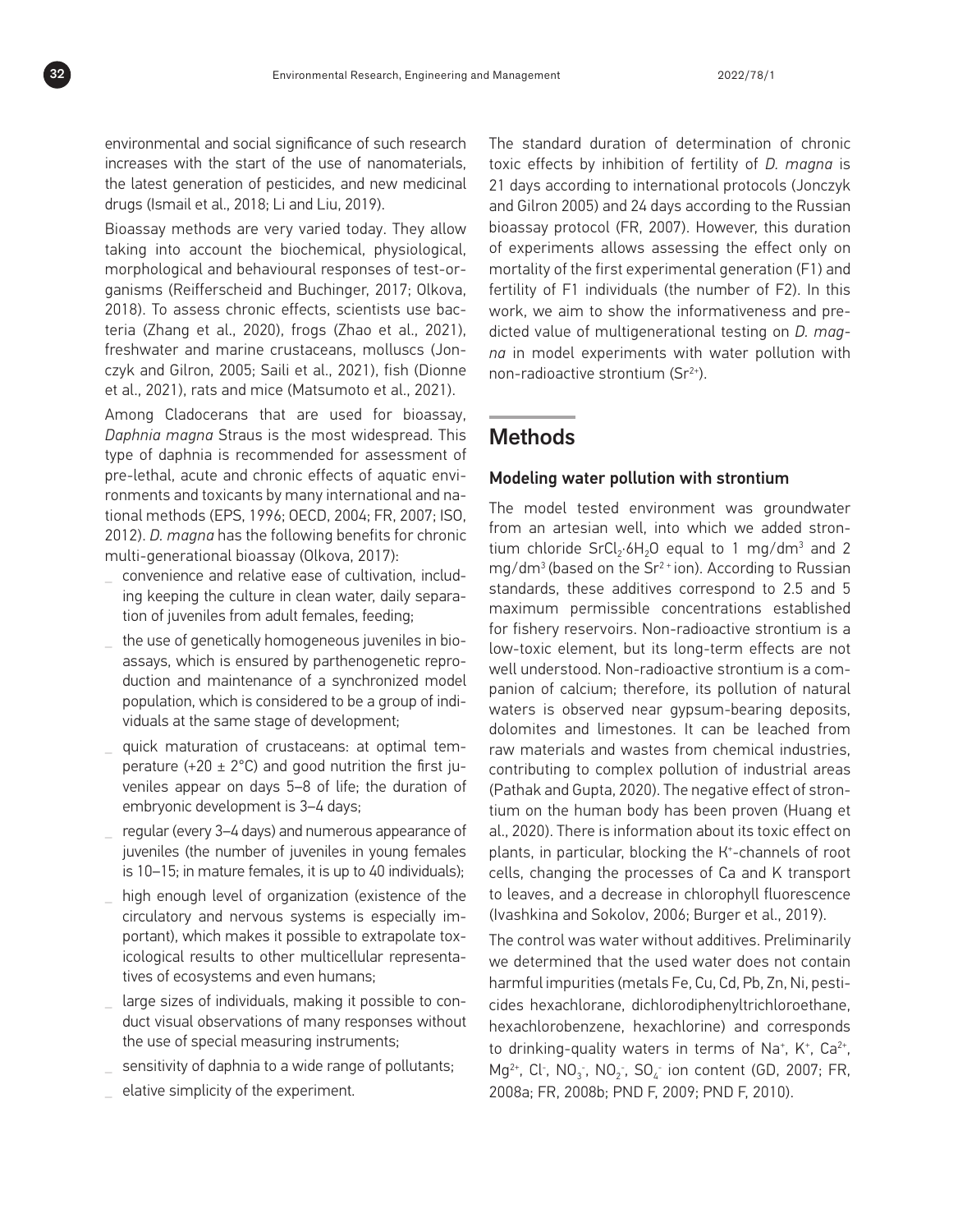#### *Test culture Daphnia magna Straus*

For bioassay we used a standardized culture of *Daphnia magna* Straus, which is kept in the laboratory for a long time, has a stable fertility, and  $LD_{50}(K_2Cr_2O_7)$  does not go beyond 0.9–2.0 mg/dm<sup>3</sup> (Olkova, 2021). We observed the reactions of 3 generations of Daphnia to water pollution with strontium. Generation F1 was formed from juveniles of the synchronized culture. Generations F2 and F3 were formed from the first mass offspring of the previous maternal generation. Model groups of each generation of crustaceans were formed from juveniles aged 6–24 hours.

#### *Carrying out an experiment*

The juveniles were placed in 10 pcs in 100 mL of test or control medium, as is common in the methodology (FR, 2007). The experimental variants were repeated 4 times. Daphnia were fed daily with a suspension of the algae *Chlorella vulgaris*; 2 times a week, individuals were additionally fed with the yeast *Saccharomyces cerevisiae.* We changed the control and test solutions every 5 days, while the solutions with the addition of the toxicant were freshly prepared.

During the experiment, the experimental daphnia were monitored for mortality, fertility, the number of abortive eggs and dead born juveniles. We conducted long-term experiments: the duration of the chronic toxicity test was increased from 24 days (FR, 2007) to 75 days.

#### *Statistical analysis*

The obtained results were subjected to mathematical processing with further data presentation in the form of  $M \pm S$ , where M is the arithmetic mean, and S is the standard deviation. The significance of the differences was assessed by the Student test, taking into account the significance levels (*p*) calculated for the two compared values.

## Results and Discussion

### Test-function «mortality (death)» in 3 generations

The model solutions containing 1 and 2 mg Sr/L did not cause acute toxicity in *D. magna* in 4 days of exposure. However, in long-term testing, we see that strontium causes lethal effects that increase in generations (*Fig. 1*).

Fig. 1. *Effect of strontium on mortality of adults of D. magna in 3 generations (standard deviations of values are not more than 20% of the mean)*



mortality rates become high (80.0%-86.7 %).  $1$  not exceed 5%, a 20 ants did not exceed 5%, and only in 75 days the control The lifespan of *D. magna* is about 3.5 months (Tsallolikhin, 1995), so it is quite natural that the deaths of experimental F1 and F2 individuals in the control vari-

ty of individuals in 25 days in all (<br>ants. excent one, did not ao bevor s a criterion for chronic toxicity, tal variants, except one, did not go beyond the critical 20% recommended by the bioassay method (FR, 2 trend (*P* > 0.05). 6 2007) as a criterion for chronic toxicity, but an upward Mortality of individuals in 25 days in all experimen-**The number of juveniles per 1 adult female,**

In 50 days of the experiment, the amount of living daphnia in water containing strontium chloride (1 and 2 mg/L) decreased by 50% or more, except for one variant. At the same time, mortality of daphnia in a number of generations significantly increased compared with the control  $(P < 0.05)$ , reaching 82.5% and 73.3% in experiments with F3 when exposed to 1 and 2 mg Sr /L, respectively.

At the end of the experiment – on day  $75 -$  the lethal effects of strontium were close to 100%. In the control variants, mortality in 75 days was also high due to natural causes (maximum – 86.7%). The difference between the control and experimental death during this period was 10%–14% (*P* > 0.05). The effect of strontium at concentrations of 1 and 2 mg/L in terms of mortality in most cases did not differ from each other (*P* > 0.05).

It can be assumed that, in natural ecosystems, individuals that survived after such an impact will not be

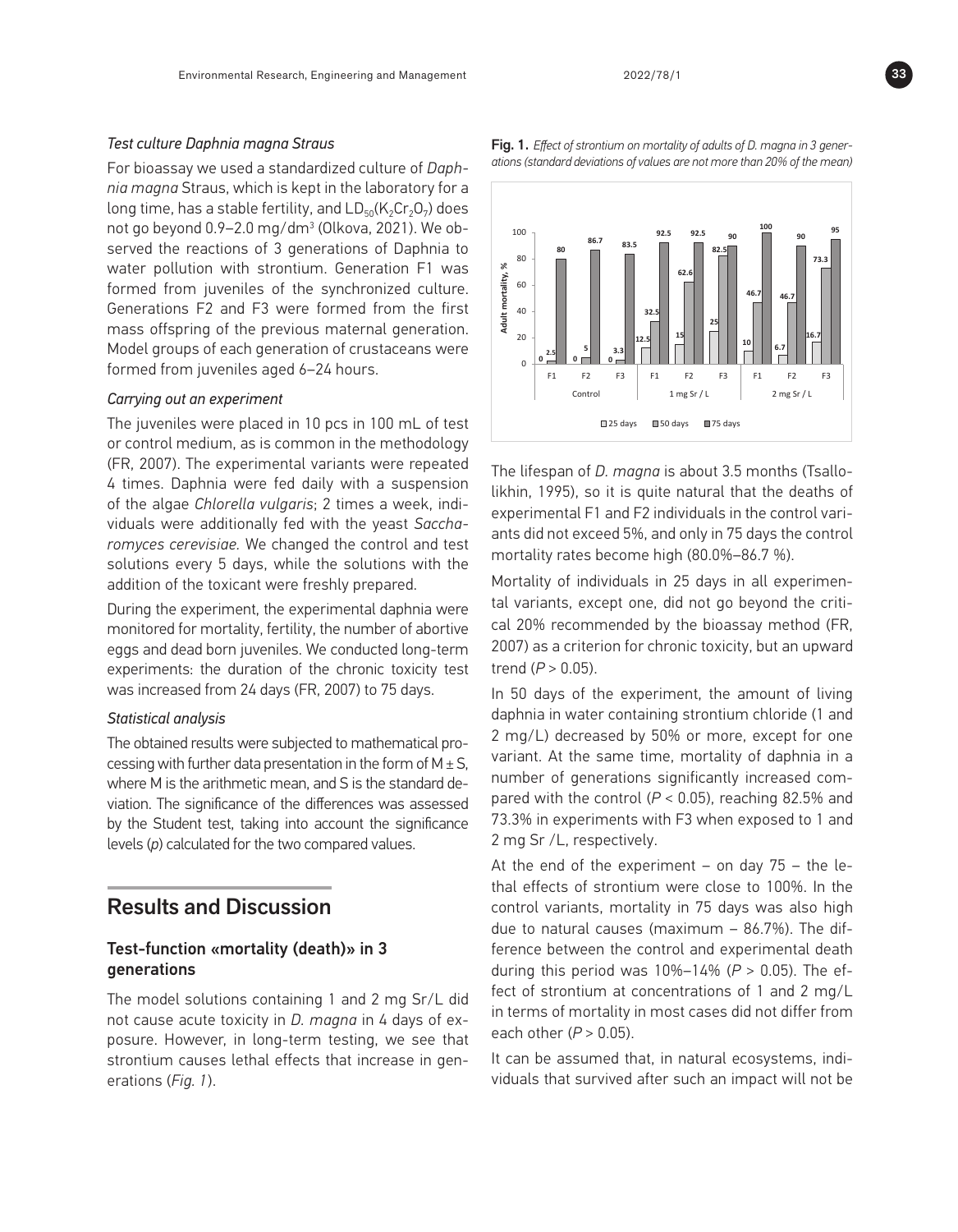able to leave full-fledged offspring, even if the entry of the toxicant into the water is stopped. This effect of Zinc oxide nanomaterials was shown in *D. magna* mothers in the multigenerational recovery test (Goncalves et al., 2018). The problem of increasing mortality of freshwater organisms in several generations after exposure is discussed in the literature (Arndt et al., 2014). Therefore, it is necessary to critically evalu-**86.7 83.5 92.5 92.5 90 100 <sup>90</sup> <sup>95</sup>** 100 ate the established safe exposure levels of toxicants, **82.5 73.3 80** 80 carried out without multigenerational tests. **62.6** 60 **Adult mortality, %**

#### *Test function «fertility» in 3 generations* **32.5**  $\ddot{\phantom{0}}$

We give fertility up to the day 50 inclusive (*Fig. 2*), as **12.5 <sup>15</sup>** in the next observation period (50–75 days) the death **0 0 0 <sup>10</sup> 6.7 2.5 5 3.3** of individuals was more than 50% (Fig. 1). In this case, the calculation of fertility per female gives overestimated values. e give fertility up to the day 50 inclusive (Fig

Fig. 2. *Influence of strontium on the fertility of adults of D. magna in 3 generations*



Fertility of the control model populations varied from 10.2  $\pm$  1.5 to 13.4  $\pm$  2.3 till day 24 of the experiment inclusive. In the next assessed period (25–50 days), a gradual increase in the ability to reproduce was observed up to  $15.8 \pm 1.3$  individuals per 1 adult female, which is naturally associated with the onset of the peak of the life cycle of crustaceans. There were no significant differences in fertility rates of the control variants of the 3 generations. This indicates the uniform development of each next generation and the possibility of long-term existence of model populations of *D. magna* in the created conditions.

Fertility of daphnia in all experimental variants was lower compared with the corresponding control (*P* < 0.05). Under the influence of strontium, fertility has significantly decreased in generations. For example, in the third generation of the "2 mg Sr/L" variant, the number of juveniles on day 24 of the experiment was only 9% of the control indicator (the differences are trustworthy,  $P = 0.03$ ). In the next 25 days of the experiment, there were no new juveniles here, since mortality of adults on day 50 of the experiment reached 73.3%, and the remaining daphnia did not reproduce. This indicates the incompatibility of the studied level of strontium pollution with the viability of the *D. magna* population. Such a conclusion could not have been made by observing fertility of only the first generation of crustaceans.

Differences in the number of offspring in the first and second generation of crustaceans exposed to strontium are in most cases not reliable. Chronic exposure to strontium was most pronounced in the third generation of *D. magna*. As mentioned above, this is often associated with high mortality in mature F3 females. Comparing fertility of the first and third generations for the two analyzed periods, we can say that the downward trend in fertility reaches a mathematically significant level.

Taken together these facts indicate the delayed action of non-radioactive strontium, which was manifested to a greater extent in the third generation of experimental *D. magna*. Similar delayed effects were shown for different generations of *D. magna* under the combined action of silver and glyphosate nanoparticles (da Silva et al., 2021). The work (Li et al., 2021) shows the mechanisms of formation of delayed effects in *D. magna* tolerance to a single short-term exposure to the insecticide imidacloprid. Most of the toxicant (84%) was distributed in soft tissues and then quickly excreted from the body, and the delayed effect was due to repeated exposure and accumulation of the substance in the exoskeleton (Li et al., 2021). For strontium, this mechanism can also be realized, since it competes with calcium, replacing it in hard tissues (Pathak and Gupta, 2020). The negative effect of strontium can also be observed with a single entry into water, because strontium is much worse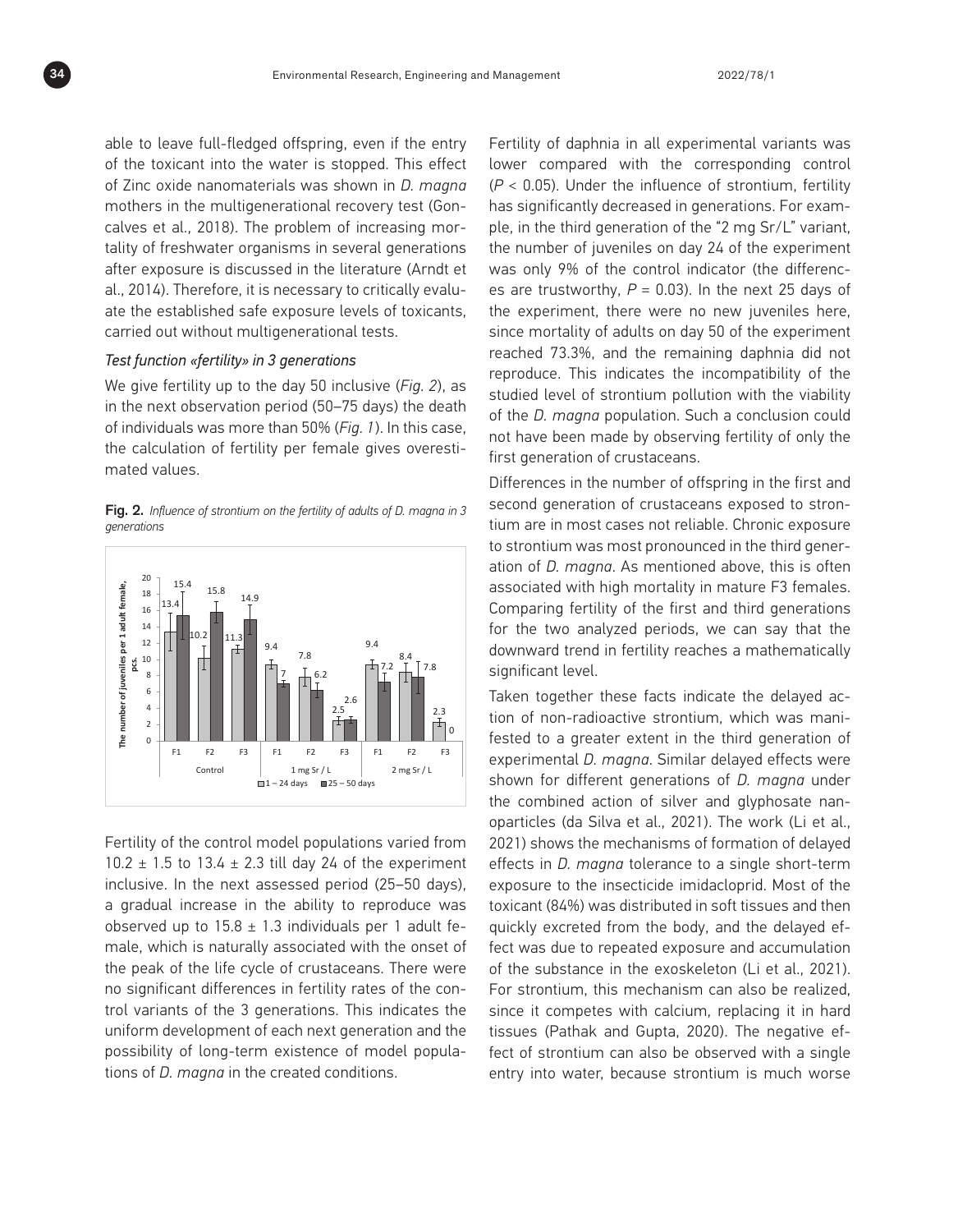removed from water systems due to physicochemical interactions with organic matter and other substrates than many heavy metals (Burton et al., 2019). This property of the chemical element contributes to the continuous effect on aquatic organisms and explains its delayed chronic effects.

## Pathological phenomena in tests in 3 generations of *D. magna*

In long-term bioassays for chronic toxicity according to *D. magna* reactions it is quite easy to keep track of abortive eggs and dead juveniles (table). The table also shows the relative values of fertility of crustaceans, calculated for the period of 50 days.

#### Table 1. *Pathological phenomena of D. magna*

| Variant                 | Generation     | Number<br>of abortive<br>eggs * | Number<br>of dead<br>juveniles * | Fertility, % of<br>the control<br>value in 50<br>days |
|-------------------------|----------------|---------------------------------|----------------------------------|-------------------------------------------------------|
| Control                 | F1             | U                               | U                                |                                                       |
|                         | F <sub>2</sub> | 2                               | U                                |                                                       |
|                         | F <sub>3</sub> | 1                               | O                                |                                                       |
| 1 <sub>mg</sub><br>Sr/L | F1             | 39                              | 8                                | 56.9                                                  |
|                         | F <sub>2</sub> | 54                              | 4                                | 53.8                                                  |
|                         | F <sub>3</sub> | 97                              | 9                                | 19.5                                                  |
| 2 <sub>mg</sub><br>Sr/L | F1             | 14                              | 8                                | 57.6                                                  |
|                         | F <sub>2</sub> | 28                              | 6                                | 62.3                                                  |
|                         |                | 37                              | 5                                | 8.8                                                   |

*Note: \* – sum for four parallel definitions*

During the experiment in all variants with exposure to strontium, the appearance of dead juveniles was noted. Even low values of this indicator are a sign of the chronic toxic effect of the tested sample (Olkova, 2021).

It is known that pathological changes in development of parthenogenetic eggs can be diagnostic signs of the negative effect on daphnia (Sobral et al., 2001). In our experiment, abortive eggs in the control variants are single, while in the experimental ones their number varies from 14 to 97 (in total for 4 parallel determinations). We observed more rejected (abortive)

eggs with when adding 1 mg Sr/L than with 2 mg Sr/L. This is explained by the fact that in the sample with a lower strontium concentration by the middle of the experiment more live crustaceans remained. It was they who provided the increased values of this indicator, as well as of fertility. Dead born juveniles also appeared regularly on exposure to strontium in contrast to control.

The relative values of fertility demonstrate that the maximum effect of non-lethal doses of strontium occurs in a delayed manner, i.e., in the third generation of exposed crustaceans.

## **Conclusions**

In the presented experiment we showed a situation where the toxicant does not have an acute toxic effect on *D. magna* in a short-term experiment (death within 96 hours). No chronic toxic effect was observed for the generally accepted exposure period (21–24 days): the rates of death and decrease in fertility of adults were lower than in the control, but the differences in most variants were not significant. However, when the experiment was 2 times (50 days) and 3 times (75 days) longer, an increase in the death of crustaceans and a decrease in fertility were shown (*P* < 0.05). These effects intensified in subsequent generations of experimental individuals. In the third experimental generation, the effect becomes maximum: from 50 to 75 days of life the crustaceans could not leave offspring (2 mg Sr/L).

Thus, using the example of the effect of strontium on *D. magna,* it was shown that toxicants previously considered low toxic can have delayed toxic effects. High mortality of adults in a number of generations and low fertility of surviving individuals threaten the existence of the population. Therefore, chronic toxicity bioassay using *D. magna* or other reliable test-cultures is a method for detecting and predicting such toxic threats.

#### Acknowledgements

I would like to express my gratitude to my scientific advisor Professor T. Ya. Ashikhmina

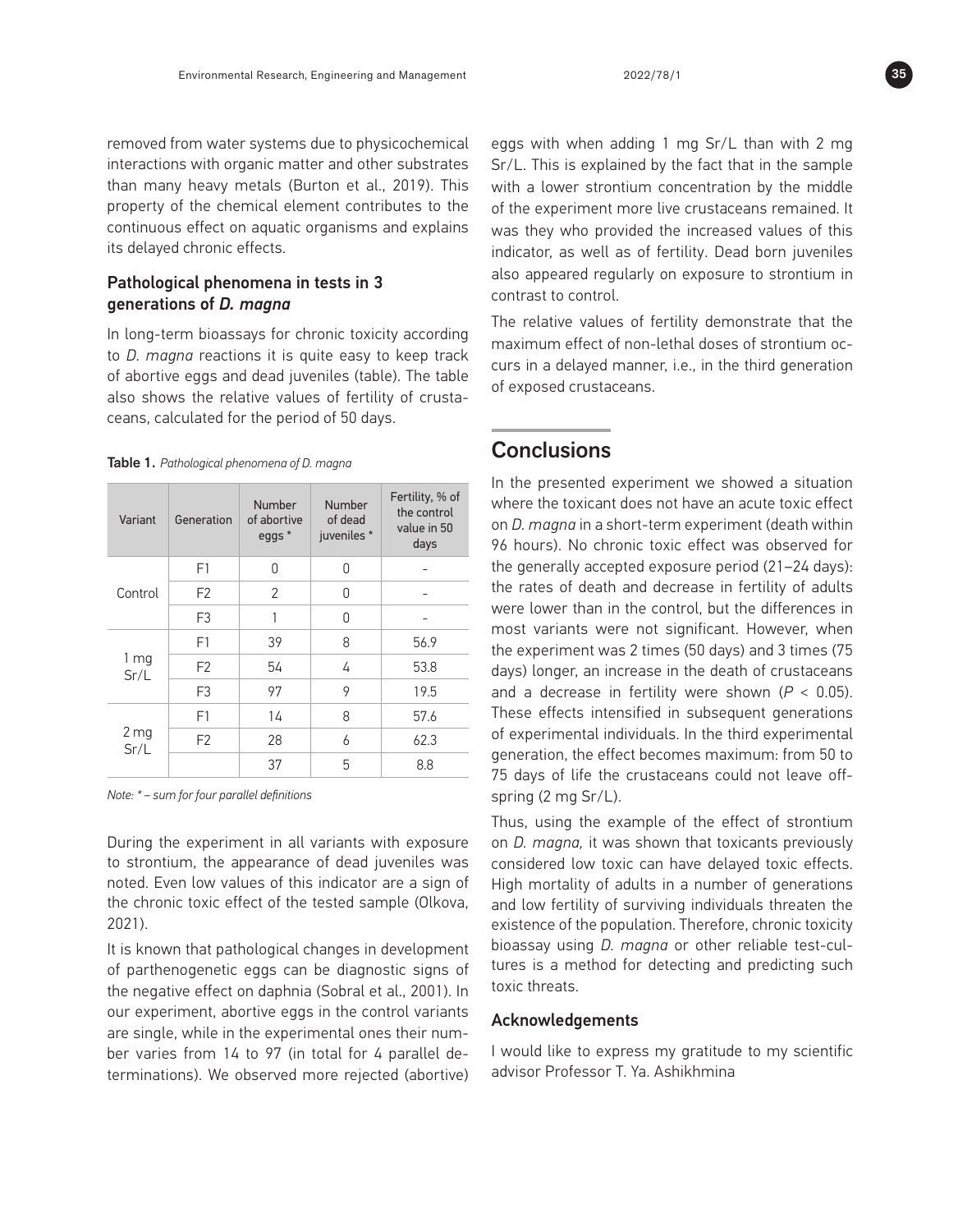## **References**

Arndt D.A., Chen J., Moua M. Klaper R.D. (2014) Multigeneration impacts on Daphnia magna of carbon nanomaterials with differing core structures and functionalizations. Environmental Toxicology and Chemistry 33(3): 541-547. https://doi. org/10.1002/etc.2439

Burger A., Weidinger, M. Adlassnig W., Puschenreiter M., Lichtscheidl I. (2019) Response of Arabidopsis halleri to cesium and strontium in hydroponics: Extraction potential and effects on morphology and physiology. Ecotoxicology and Environmental Safety 184: 109625. https://doi.org/10.1016/j.ecoenv.2019.109625

Burton G.A., Hudson M.L., Huntsman P., Carbonaro RF., Rader K.J., Waeterschoot H., Baken S., Garman E. (2019) Weight-of-Evidence Approach for Assessing Removal of Metals from the Water Column for Chronic Environmental Hazard Classification. Environmental Toxicology and Chemistry 38(9): 1839-1849. https://doi.org/10.1002/etc.4470

da Silva M.L.N., Nogueira D.J., Koerich J.S., Vaz V.P., Justino N.M., Schmidt J.R.A., Vicentini D.S., Matias M.S., de Castilhos A.B., Fuzinatto C.F., Matias W.G. (2021) Multigenerational Toxic Effects on Daphnia magna Induced by Silver Nanoparticles and Glyphosate Mixture, Environmental Toxicology and Chemistry 40(4): 1123-1131. https://doi.org/10.1002/etc.4952

Dionne E., Hanson M.L., Anderson J.C., Brain R.A. (2021) Chronic toxicity of technical atrazine to the fatheadminnow (Pimephales promelas) during a full life-cycle exposure and an evaluation of the consistency of responses. Science of the Total Environment 755(2): 142589. https://doi.org/10.1016/j.scitotenv.2020.142589

Ellis L.J.A., Kissane S., Lynch I. (2021) Maternal Responses and Adaptive Changes to Environmental Stress via Chronic Nanomaterial Exposure: Differences in Inter and Transgenerational Interclonal Broods of Daphnia magna. International Journal of Molecular Sciences 22(1): 15. https://doi.org/10.3390/ ijms22010015

EPS (1996) EPS 1/RM/12. Report. Biological test method: Acute Lethality Test Using Daphnia spp. Canada, Ottawa: Environment Canada. Available at: https://www.canada.ca/content/dam/ eccc/migration/main/faunescience-wildlifescience/dfad4a5b-4216-4ed8-af90-98a6de8f7b6b/rm11e.pdf (accessed on 8 November 2021).

FR (Federal Register) (2008a) 1.31.2005.01724. 2008. Methods for measuring the mass concentration of fluoride, chloride, nitrate, phosphate and sulfate ions in samples of drinking, mineral, table, medical-table, natural and waste water by ion chromatography. Moscow: Aquilon. Available at: http://www. prochrom.ru/ru/?id=4andidp=metandmode=mdesc (accessed on 8 November 2021). (In Russia).

FR (Federal Register) (2008b) 1.31.2005.01738. 2008. Methods for measuring the mass concentration of ammonium, potassium, sodium, magnesium, calcium, strontium cations in samples of drinking, mineral, table, medical-table, natural and waste water by ion chromatography. Moscow: Aquilon. Available at: http://www.prochrom.ru/ru/?id=3andidp=met.http:// www.prochrom.ru/ru/?id=3andidp=met (accessed on 8 November 2021). (In Russia).

FR (Federal Register) (2007) 1.39.2007.03222. 2007. Methodology for determining the toxicity of water and water extracts from soils, sewage sludge, and waste by mortality and changes in fertility of daphnias. Moscow: Akvaros, 51 p. (In Russia).

Goncalves R.A., Rossetto A.L.D..F, Nogueira D.J., Vicentini D.S., Matias W.G. (2018) Comparative assessment of toxicity of ZnO and amine-functionalized ZnO nanorods toward Daphnia magna in acute and chronic multigenerational tests. Aquatic Toxicology 197: 32-40. https://doi.org/10.1016/j.aquatox.2018.02.002

GD (Guidance document) (2007) 52.24.476-2007. 2007. Массовая концентрация нефтепродуктов в воде. Методика проведения измерений ИК-фотометрическим методом. (Mass concentration of oil products in water. procedure for performance of measurements by IK-photometric method) Rostov-na Donu: Hydrochemical Institute. Available at: https://files. stroyinf.ru/Data2/1/4293837/4293837309.htm (accessed on 8 November 2021). (In Russia).

Huang L.L., Huan S.F., Luo X.Y., Li L.M., Chen X., Zan G.H., Tan Y.L., Liu C.Q., Hou Q.Z., Ge X.T., Chen C.F., Hong X., Tian Y., Yang A.M., Chen P., Li M.J., Mo Z.N., Yang X.B. (2020) Associations of prenatal exposure to multiple metals with testicular volume and anogenital distance in infant boys: A longitudinal cohort study. Environment international 143: 105900. https://doi. org/10.1016/j.envint.2020.105900

Ismail M.M., Hassan M., Essam T.M. (2018) Biological testing and toxicity bioassays in biodegradation: toward better process control. In: Toxicity and Biodegradation Testing. Book Series: Methods in Pharmacology and Toxicology, Eds. Bidoia E.D., Montagnolli R.N. USA, Totowa: Press INC, p. 185-205. https://doi. org/10.1007/978-1-4939-7425-2\_9

ISO (International Organization for Standardization) (2012) 6341:2012. Water quality - Determination of the inhibition of the mobility of Daphnia magna Straus (Cladocera, Crustacea) - Acute toxicity test. Geneva: International Organization for Standardization, 22 p. Available at: https://www.iso.org/standard/54614.html (accessed on 8 November 2021).

Ivashkina N. V., Sokolov O. A. (2006) Blocking potassium channels of root cells with heavy metals and strontium. Agrochemistry, 12, 47-53.